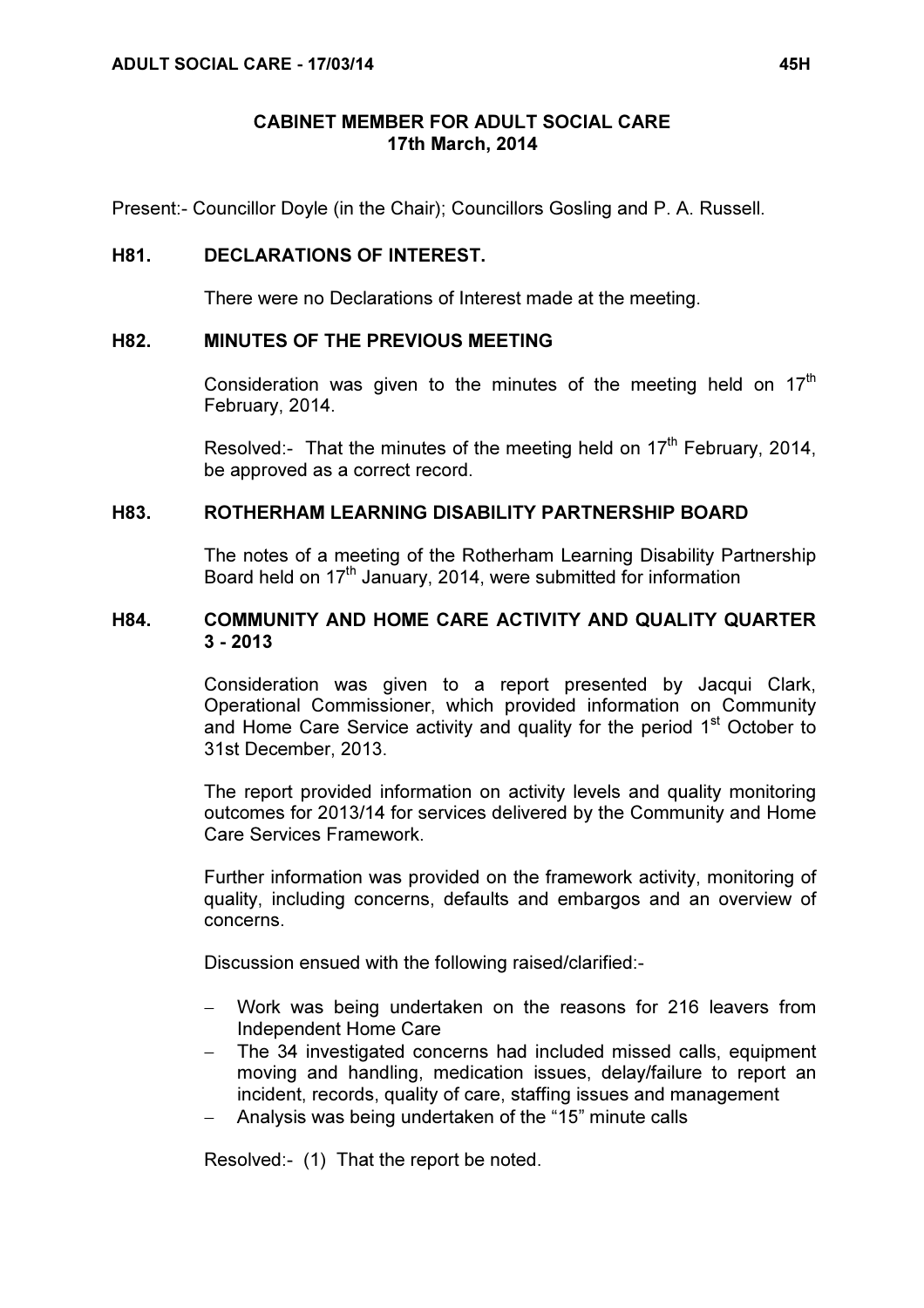(2) That the report be included on the agenda for the next meeting of the Contracting for Care Forum.

## H85. RESIDENTIAL AND NURSING CARE QUALITY AND ACTIVITY

 Consideration was given to a report presented by Jacqui Clark, Operational Commissioner, which provided an update on the annual report on residential care activity for the period  $1<sup>st</sup>$  October to 31st December, 2013.

The report provided information on occupancy levels and quality monitoring outcomes for 2013/14 for services delivered by independent and in-house residential and nursing care homes.

Discussion ensued with the following issues raised/clarified:-

- − Vacancy levels were adequate to meet surges in demand over the Winter period
- − Relatively high occupancy rates in Dual Registered Care Homes providing Dementia care
- Positive outcomes by providing lengthier rehabilitation sessions was evidenced by the percentage of people discharged from intermediate care to residential care remaining low at 2%
- − 36 of the 130 new concerns had been substantiated and included inadequate care records, delay in reporting issues, environment/equipment, finance, medication, quality of care and staffing
- Request to have a pharmacy technician in the 2 Local Authority residential homes as a pilot to ascertain information regarding medication waste

Resolved:- (1) That the report be noted.

(2) That the report be included on the agenda for the next meeting of the Contracting for Care Forum.

# H86. ADULT SERVICES REVENUE BUDGET MONITORING 2013/14

 Consideration was given to a report presented by Mark Scarrott, Finance Manager (Neighbourhoods and Adult Services), which provided a financial forecast for the Adult Services Department within the Neighbourhoods and Adult Services Directorate to the end of March, 2014, based on actual income and expenditure to the end of January, 2014.

It was reported that the forecast for the financial year 2013/14 was an overspend of £538,000 against an approved net revenue budget of £72.803M. The figures contained within the report included the recently approved funding for Winter pressures together with funding towards achieving Public Health outcomes. Compensatory forecast underspends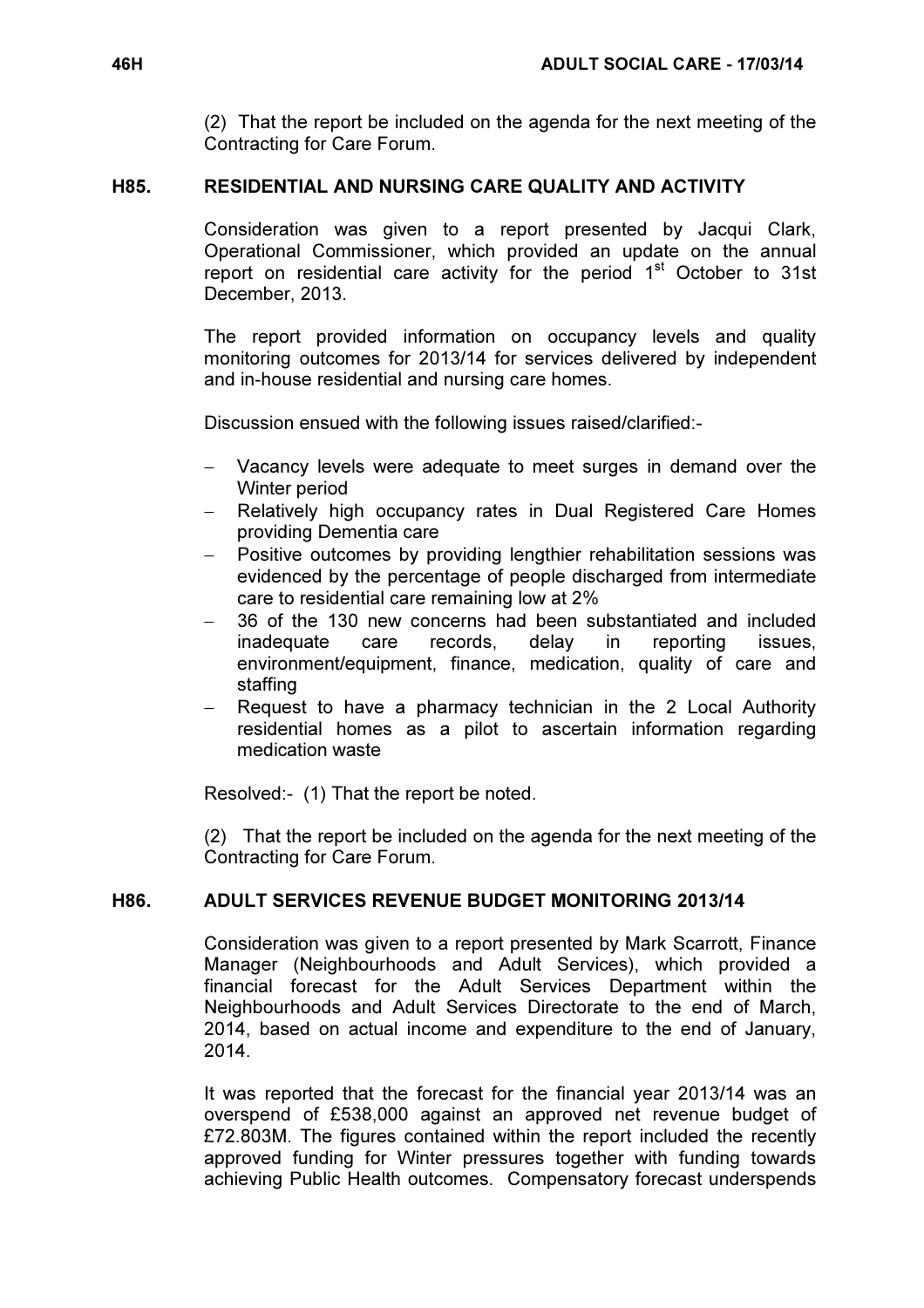within the remaining NAS Directorate was reducing the overall forecast overspend further to £124,000. The main budget pressures related to the delayed implementation of a number of budget saving targets including Continuing Health Care funding and the review of In-house Residential Care.

Management actions continued to be developed by budget managers to bring the forecast overspend in line with the approved cash limited budget.

The latest year end forecast showed a number of underlying budget pressures which were being offset by a number of forecast underspends:-

Adults General

• A slight underspend based on estimated charges including savings on training budgets and additional funding for HIV

Older People

- A forecast overspend on In-House Residential Care due to delays on implementation of budget savings target and recurrent budget pressure on Residential Care income
- Recurrent budget pressures in Direct Payments, however, client numbers had reduced since April together with a reduction in the average cost of packages
- Underspend on In House Transport
- Forecast underspend on Enabling Care and Sitting Service, Community Mental Health, Carers' Services, and planned delays on the recruitment to vacant posts within Assessment and Care Management and Community Support plus additional income from **Health**
- Overspend on independent sector Home Care which had experienced an increase in demand since April
- Overspend on independent residential and nursing care due to delays in achieving the savings target for additional Continuing Health Care income, however, additional income from property charges was reducing the overall overspend
- Forecast savings on in-house day care due to vacant posts and moratorium on non-pay budgets
- Overall underspend on Rothercare due to slippage in Service Review including options for replacement of alarms together with additional income plus Winter pressures funding for Telecare equipment
- Minor underspends in other non-pay budgets due to moratorium on non-essential spend

Learning Disabilities

• Slight underspend on independent sector Residential Care budgets due to review of high cost placements. Work was ongoing with regard to Continuing Health Care applications and an internal review of all high cost placements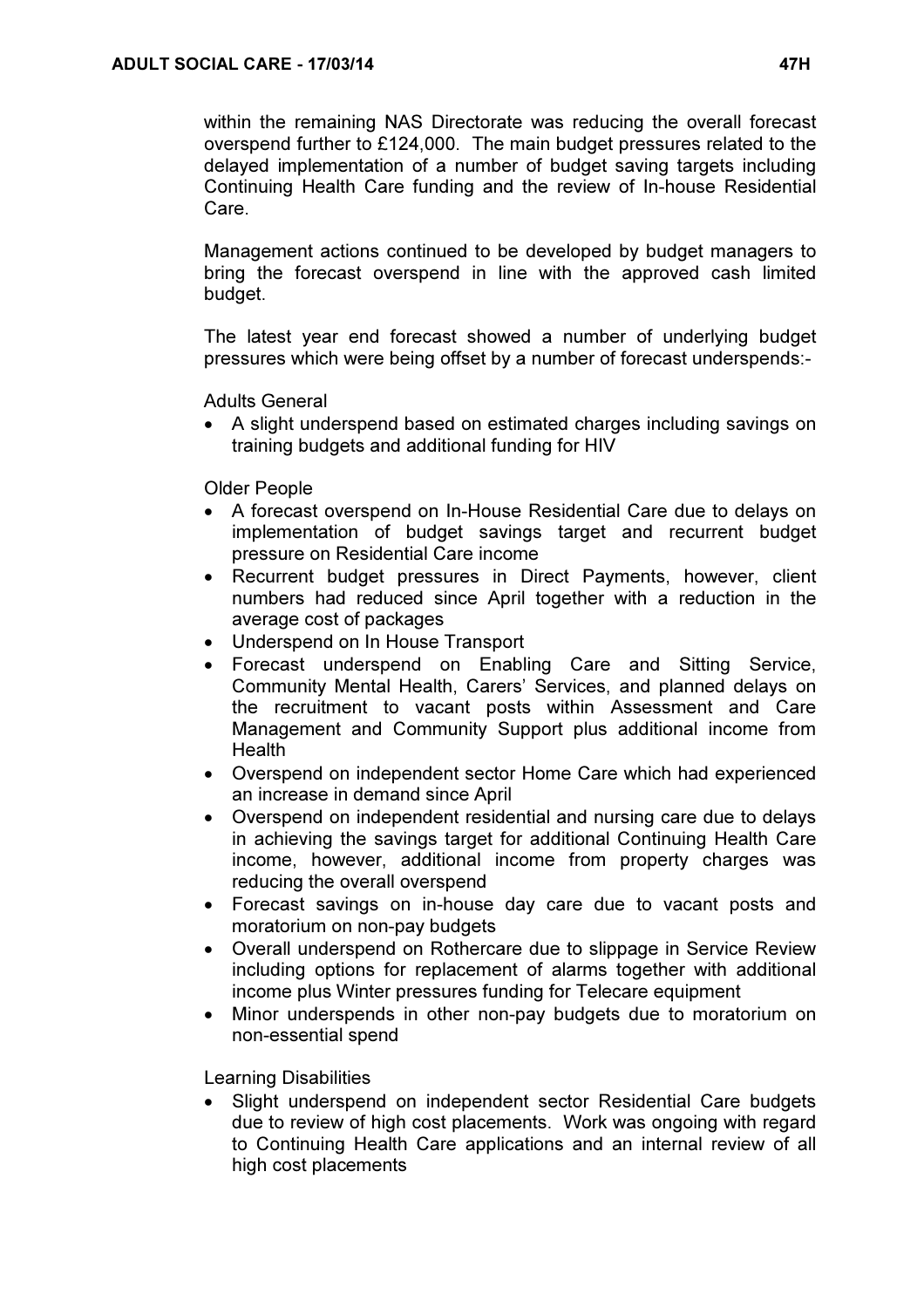- Forecast overspend on Day Care due to a delay on the implementation of Day Care Review including increase in fees and charges plus recurrent budget pressure on transport
- Pressures on residential and nursing care contracts with SYHA resulting in forecast overspend. However, Service reconfiguration to Supporting Living in February and March would reduce the pressure in 2014/15
- Overspend in independent sector Home Care due to increase in demand over and above the budget savings target
- High cost placements in independent Day Care resulting in a forecast overspend. Pressures reduced due to additional Continuing Health Care funding and 1 client moving out of the area
- High cost Community Support placements resulting in forecast overspend
- Delay in developing Supported Living Schemes plus additional funding from Health resulting in a forecast underspend
- Efficiency savings on Service Level Agreements for Advice and Information and Client Support Services
- Lower than expected increase in demand for Direct Payments
- Additional staffing costs and essential repairs within In-House Residential Care offset by planned delays in recruiting to vacant posts within Assessment and Care Management

Mental Health

- Projected underspend on Residential Care budget. Additional placements in respect of substance misuse was being funded by a contribution from Public Health
- Underspend in Community Support budget due to delays in clients moving from residential care
- Underspend on Direct Payments additional income recovery was offsetting the initial budget pressure
- Pressures on employee budgets due to lower than expected staff turnover, additional overtime and agency cover offset by additional funding for substance and Alcohol Social Work posts

Physical and Sensory Disabilities

- Continued pressure on Independent Sector Domiciliary Care due to an increase in demand for service
- Forecast overspend due to further increase in demand for Direct **Payments**
- Underspend on Community Support as clients moved to Direct **Payments**
- Forecast underspend on Residential and Nursing Care due to planned delays in developing alternatives to respite provision
- Reduction in contract with independent sector Day Care provider
- Underspend on equipment and minor adaptations budgets
- Forecast efficiency savings on contracts with Voluntary Sector providers and higher than forecast staff turnover